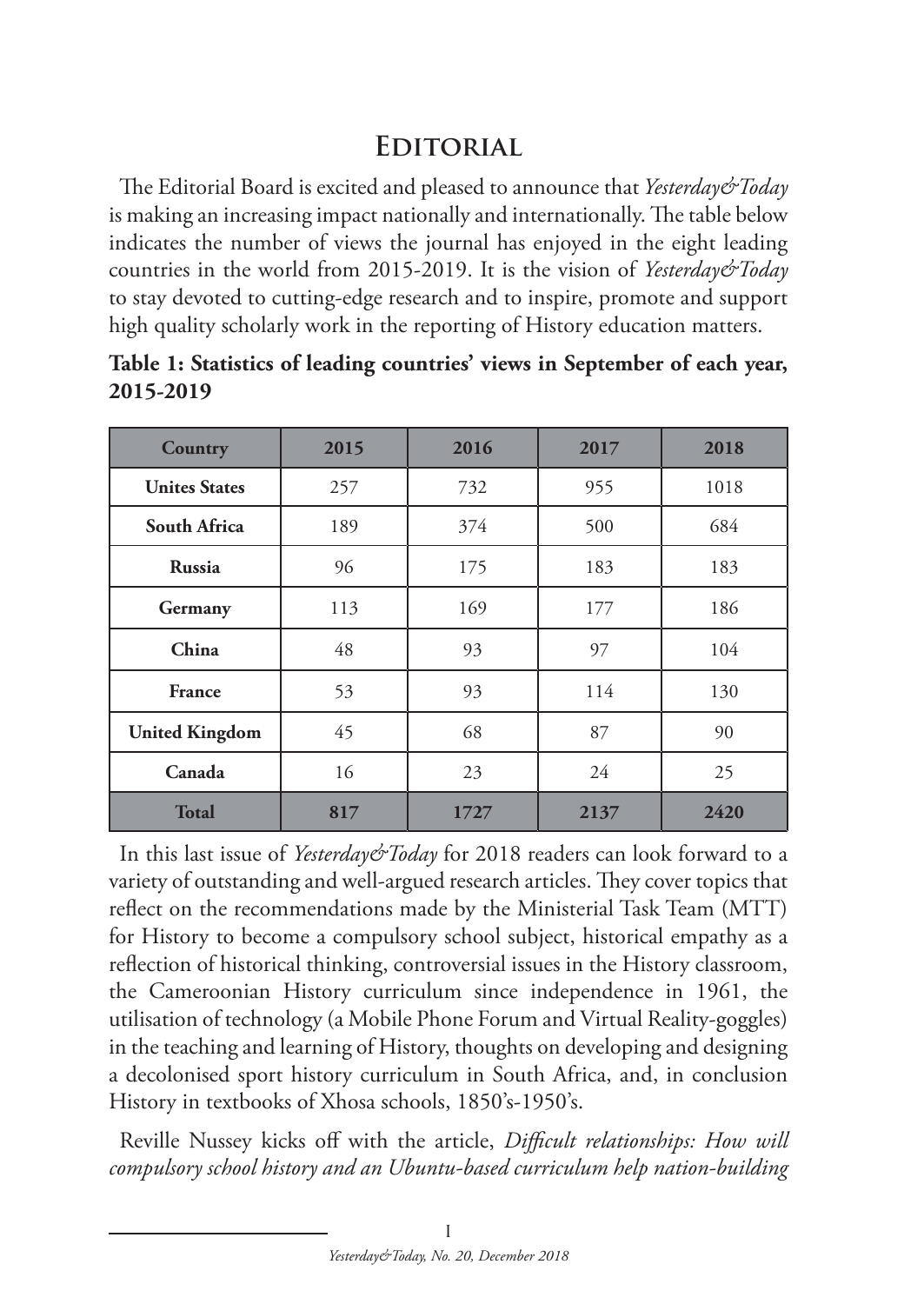*in South Africa?* She reflects on the MTT's recommendations and supports the emphasis that it places on a multiple perspective approach in the teaching and learning of history, while favouring the use of an African nationalist paradigm, underscored by the framework of Ubuntu, to assist in nationbuilding. The article attempts to find answers to the following questions: Will the compulsory study of history necessarily change social relationships in the classroom and help with nation-building? What role could Ubuntu play in this process? What are the implications for the development of in-service history teachers if history is made a compulsory subject? The findings of the article are based on a research project spanning three years and conducted at three primary schools in Johannesburg. Nussey argues that history as a compulsory subject will not necessarily act as a cure for South Africa's social ills. She believes that further research should be undertaken for a reconciliation pedagogy that is informed by a reconstituted notion of Ubuntu. Only then will it assist teachers during in-service teacher workshops to reflect and to be challenged on their assumptions about "the other".

In their article, entitled *Reflecting the 2018 History Ministerial Task Team Report on compulsory History in South Africa,* Elize van Eeden and Pieter Warnich comment specifically on the Team's research regarding compulsory history in Africa and abroad, as indicated in the first 44 pages of the report. By utilising the historical method, the aim was to establish whether the MTT's report can be viewed as a reliable and valid document on which any future informed decisions and recommendations can be made as to whether History education can become a compulsory subject. The authors found that the indicated section of the report lacks quality in-depth research, consequently it shares no sound and constructive research to serve as a descriptive indicator to enable informed decisions to be reached on whether History education in South African schools should indeed become compulsory up to Grade 12 level. Van Eeden and Warnich further argue that the members of the MTT lack inclusivity of expertise, especially in the field of History education. In conclusion, the authors are of opinion that the idea of "Africanisation" is essentially a contested concept that requires a clearer conceptualisation before it can be applied and implemented in a future revised curriculum.

Daniel Ramoroko and Alta Engelbrecht, in *The dialectics of historical empathy as a reflection of historical thinking in South African classrooms*, relate how, through a small-scale study, they explored how two Grade 12 History teachers understand the concept of historical empathy and how it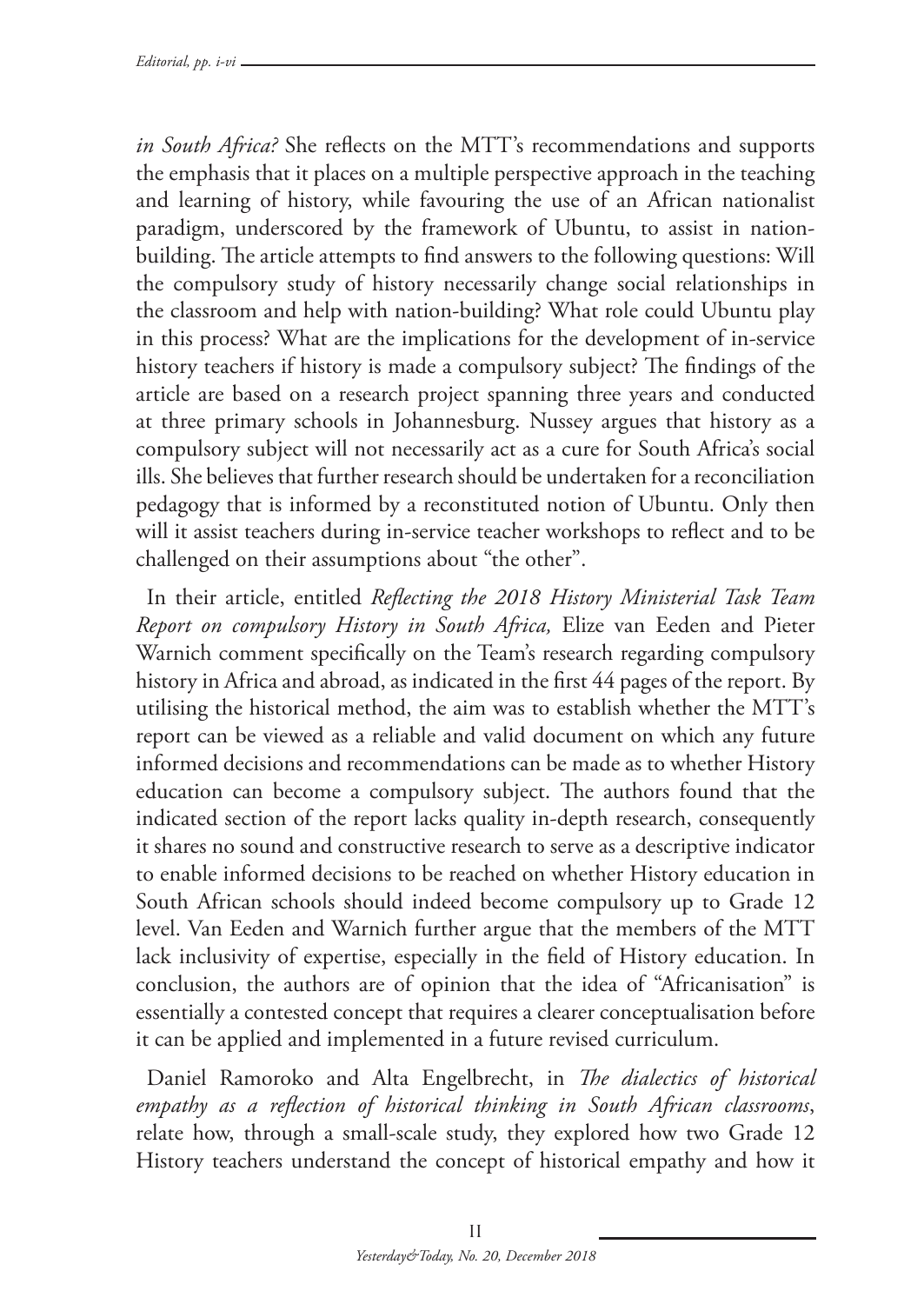can be utilised to engage learners in historical thinking. By making use of the Vietnam War (1954-1975) topic in the Curriculum and Assessment Policy Statement (CAPS), they qualitatively gathered the research data by observing and interviewing the two participants after cultivating tenets of historical empathy in their classes. Utilising Barton and Levstik's dual theoretical framework design in the interpretation of the data, the authors found that the participants' conceptions of historical empathy were influenced by their selection of content, sources and teaching methodology. The findings further showed that both participants displayed the affective domain in their conceptions of historical empathy, while only one incorporated elements of the cognitive domain by demonstrating historical contextualisation as well as different historical perspectives.

In *Confronting controversial issues in History classrooms: An analysis of preservice high school teachers' experiences in post-apartheid South Africa,* Johan Wassermann and Denise Bentrovato introduce us to an empirical study involving 75 high school trainee teachers in their final year. The study reports on their experiences and understandings of the teaching of controversial and sensitive issues in history during their practical teaching period at schools. Drawing their data from a collection of reflective reports, Wassermann and Bentrovato found that the student teachers' experiences varied greatly and were informed by a multitude of factors. These included, amongst others, the institutional culture of the schools where they were placed, their professional relationships with their mentor teachers and their engagement with learners, policy documents and teaching material.

In the first of two contributions from a Sub-Saharan African country, Roland Ndille, in *Our schools our identity: Efforts and challenges in the transformation of the History curriculum in the Anglophone subsystem of education in Cameroon since 1961*, focuses on the extent to which colonial curriculum reform has been achieved since independence. The article proceeds from the basis that the colonial curriculum engrained coloniality and therefore did not meet the realities of the "new" country, therefore necessitating reform in the teaching and learning of local and national contents. By utilising the critical decolonial perspective and the living theory methodology, Ndille is able to determine the extent of postcolonial history curriculum reform. He concludes by postulating that despite efforts made, they were not so significant as to make the conclusion possible that reform towards a predominantly local/national contents in history as indicated in policy documents since 1961 has been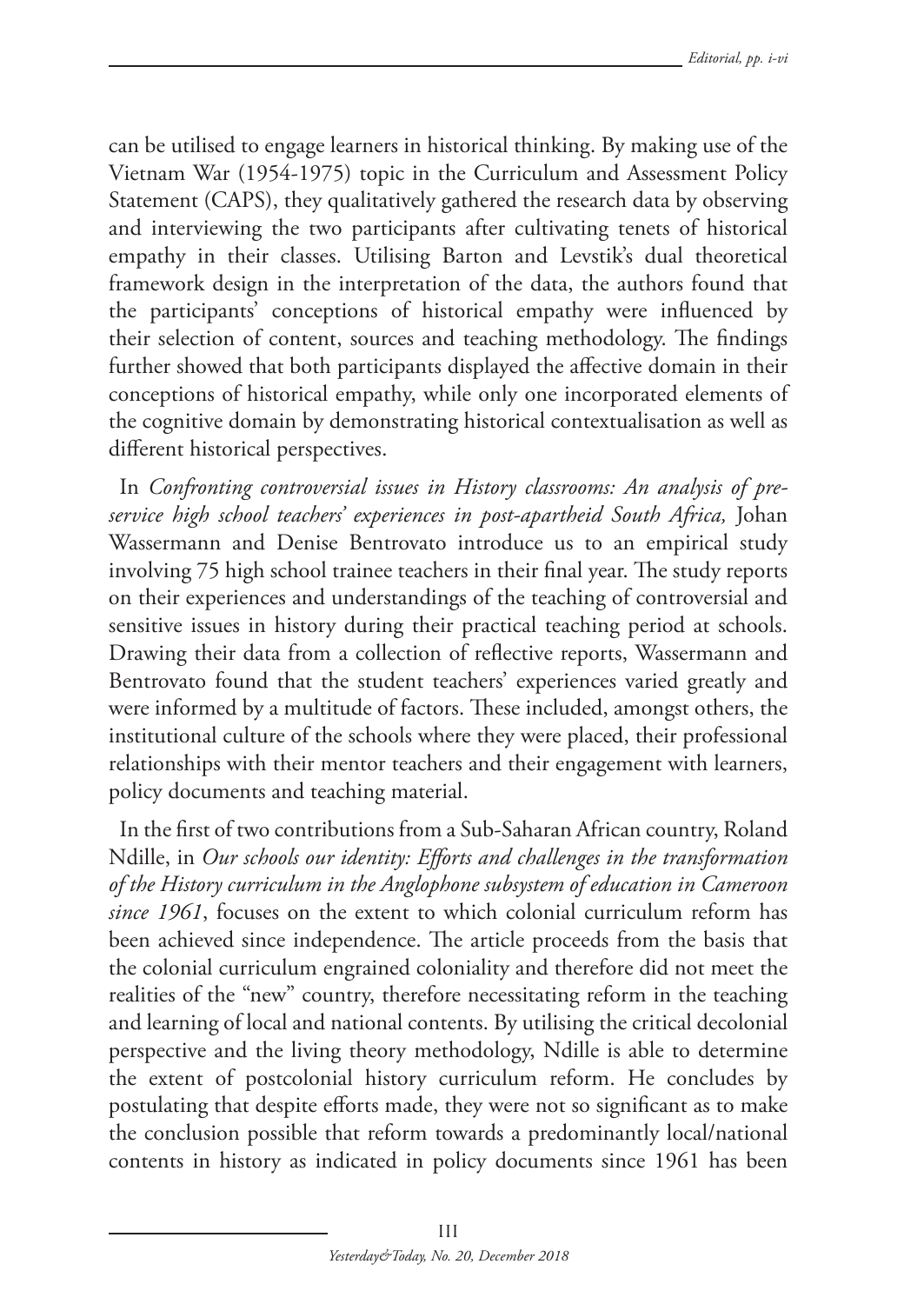achieved. He identifies certain challenges and believes that, if addressed properly and his recommendations implemented, the situation can improve.

In their article, entitled *The utilisation of a Mobile Phone Forum on the Winksite application in the teaching and learning of History: A case study of preservice teachers at Makerere University,* Dorothy Sebbowa and Paul Muyinda focus on the experiences of education students in Uganda after engaging with this technology in their History education courses. A qualitative research design was followed, sampling 15 pre-services teachers. By utilising the Critical Discourse Analysis, the research data showed that the Mobile Phone Forum does enhance dialogical conversations between lecturers-students and students-students and consequently promotes a collaborative teaching and learning environment where opportunities exist to ask for information and where work can be monitored and ideas evaluated. The data further revealed the loss of direction and guidance during online and offline pedagogical "spaces" to be a significant challenge. This implies that if mobile phone forum technologies are to be fully integrated with History education at Higher Education Institutions in Sub-Saharan Africa, technical support is of the utmost importance.

In his pioneering work, entitled *Shaping a decolonised sport history curriculum through the national question*, Francois Cleophas focuses on the decolonisation of sport history at a conceptual curriculum level through the lenses of the National Question. Not many scholarly works on this topic have appeared in the past and Cleophas claims that to date the very important question that has been largely ignored by sport historians in South Africa is: How does decolonisation thinking impact on a sport history curriculum at an institution of higher learning in South Africa? He concludes that a decolonised sport history curriculum at institutions of higher learning will always display the inclination to foreground a particular ideologically-based process that emanates from the inherited traditions of the liberation movement. Cleophas calls for a recontextualised sport history curriculum that focuses on the nonracial tradition. However, he believes that university curriculum planners and other role players in sport history should take ownership by reinforcing a 21st century decolonised sport history curriculum with decolonial content. (Cleophas is also the editor of the book: *Exploring decolonising themes in SA Sport History: Issues and Challenges,* that was published this year. (See the book reviews in this edition).